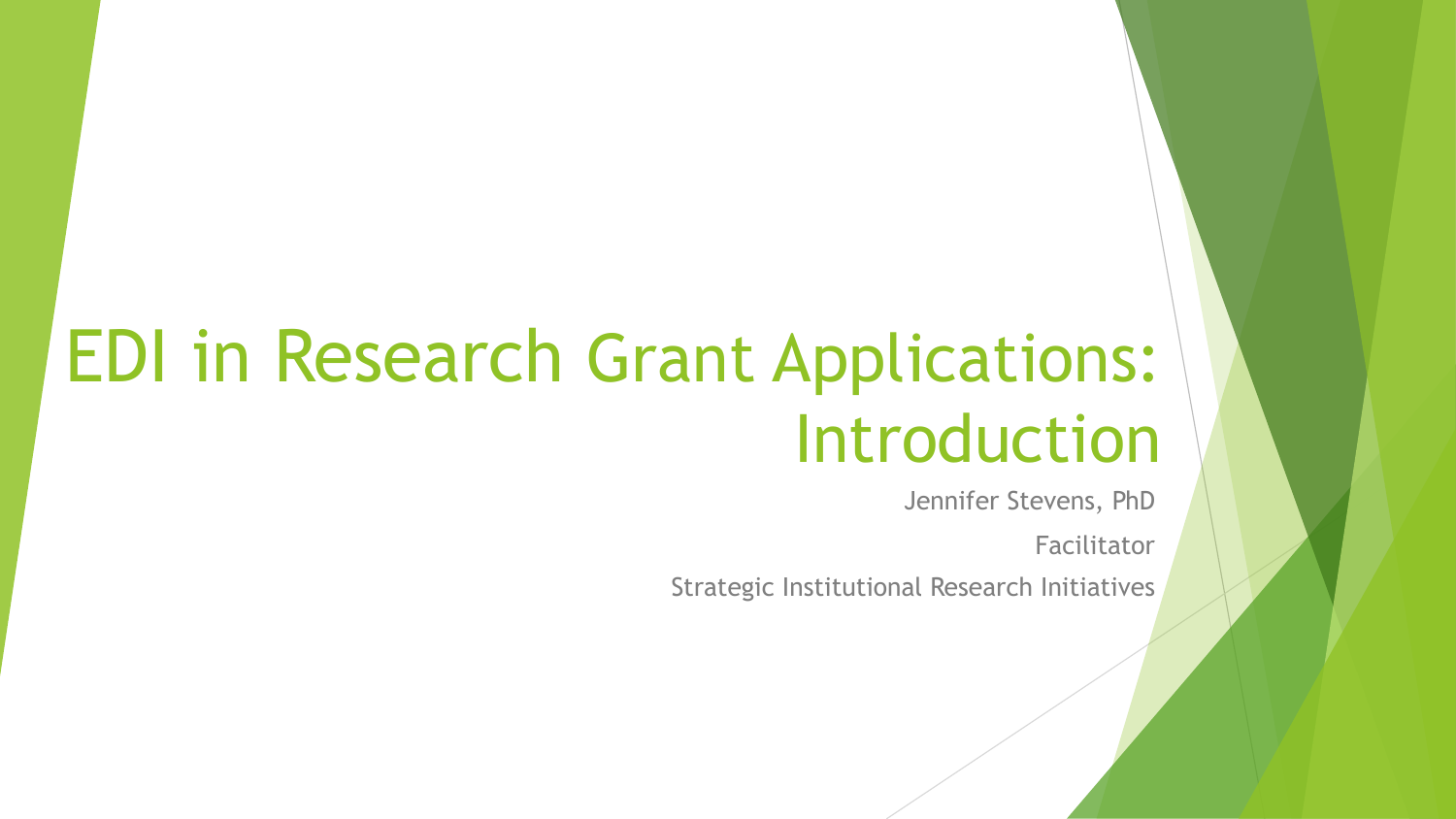### What is EDI?

- **Equity**: the fair and respectful treatment of all people; reduction of disparities and barriers faced by under-represented groups
- **Diversity**: the demographic mix of the community, with a focus on the representation of equity-seeking groups
- **Inclusion**: the creation of an environment where everyone feels welcome and is able to fully participate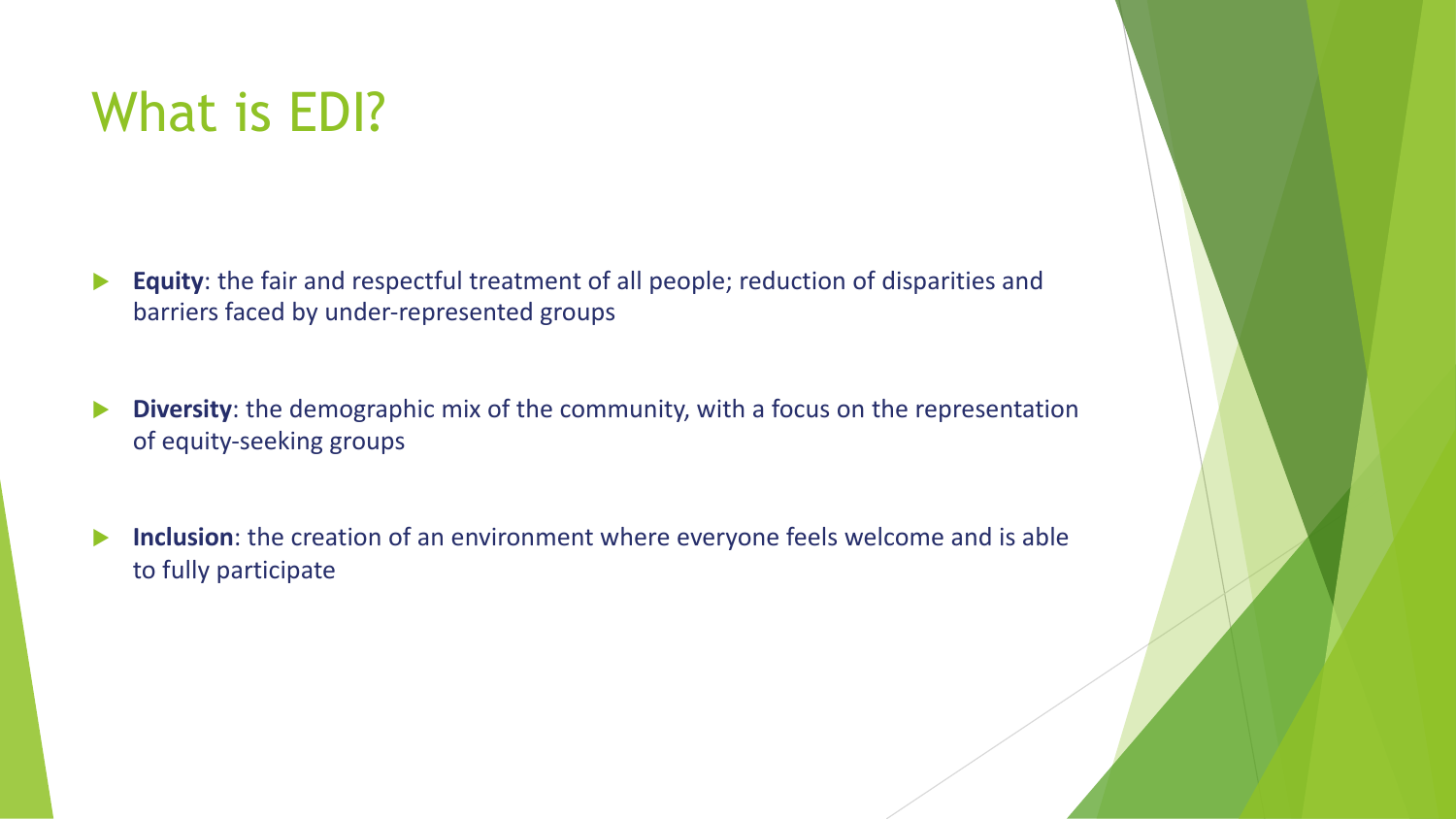# Equality vs. Equity



Equal Treatment Equity Systemic Barrier

Removed (true equality)

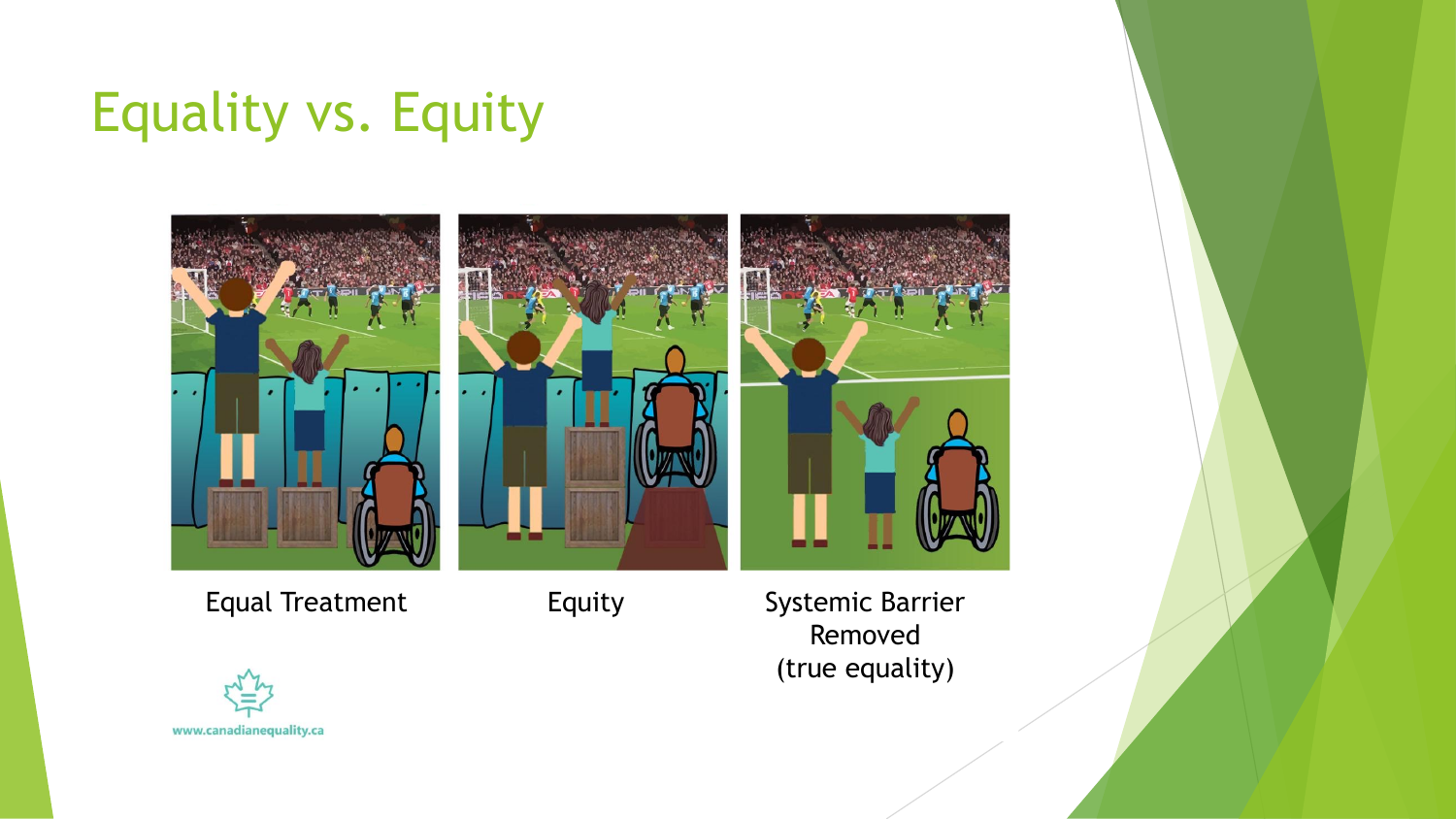### Systemic Barriers

- Policies, practices, systems or procedures that result in some individuals from underrepresented groups receiving unequal access or being excluded
	- $\blacktriangleright$  Result from institutional-level practices, policies, traditions, values, etc.
	- $\blacktriangleright$  May not be intentional!
- $\blacktriangleright$  In universities, some may include:
	- $\blacktriangleright$  Lab/classroom setups that are inaccessible for students with mobility aids
	- **Program-related networking or mentorship events held during evenings/weekends**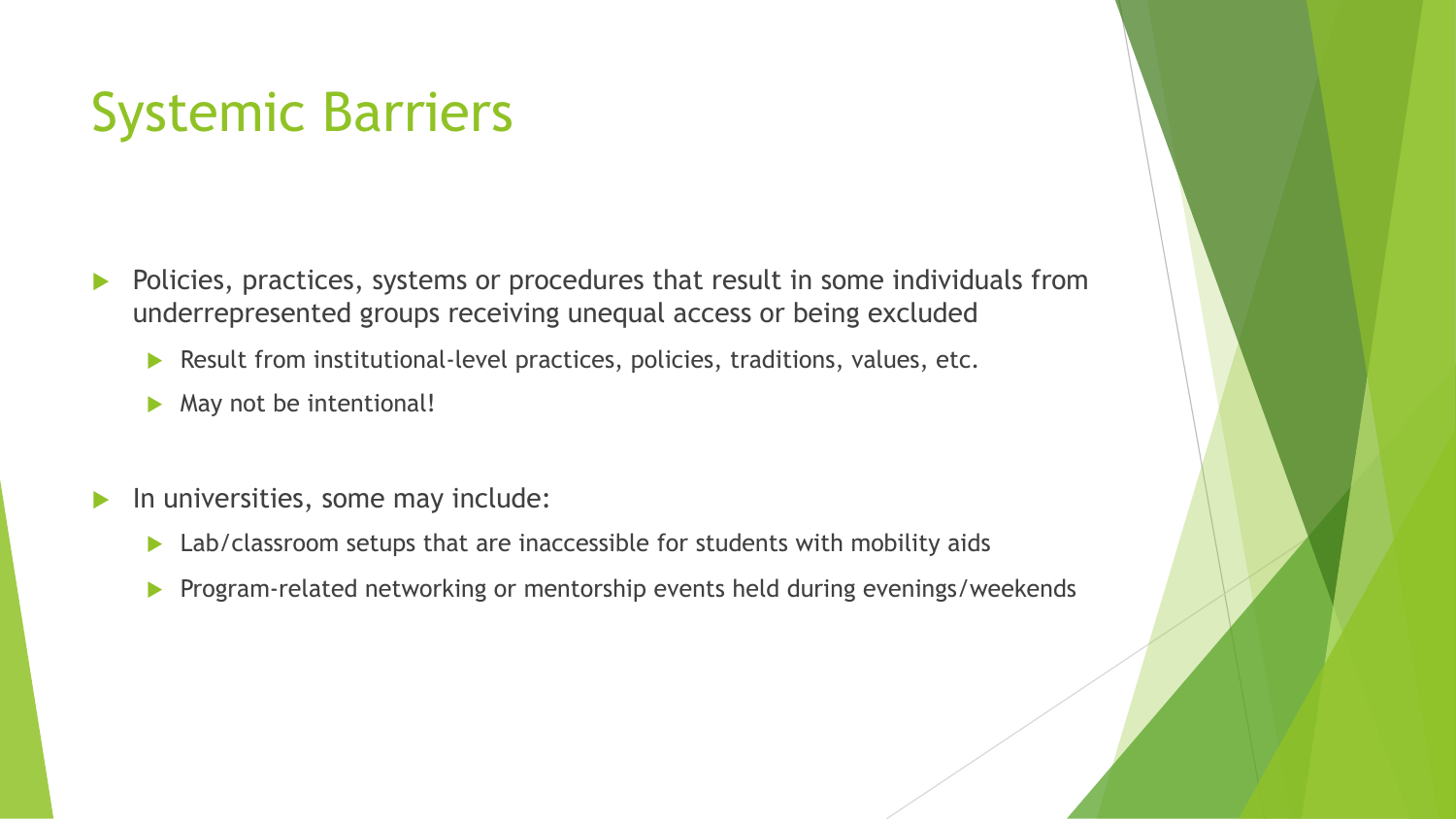# Why consider EDI in research?

- $\blacktriangleright$  Strengthens the research community
- Improves the quality, relevance and impact of research

 $\blacktriangleright$  With these goals in mind, the Tri-Agencies have been making changes to increase EDI in their programs/policies